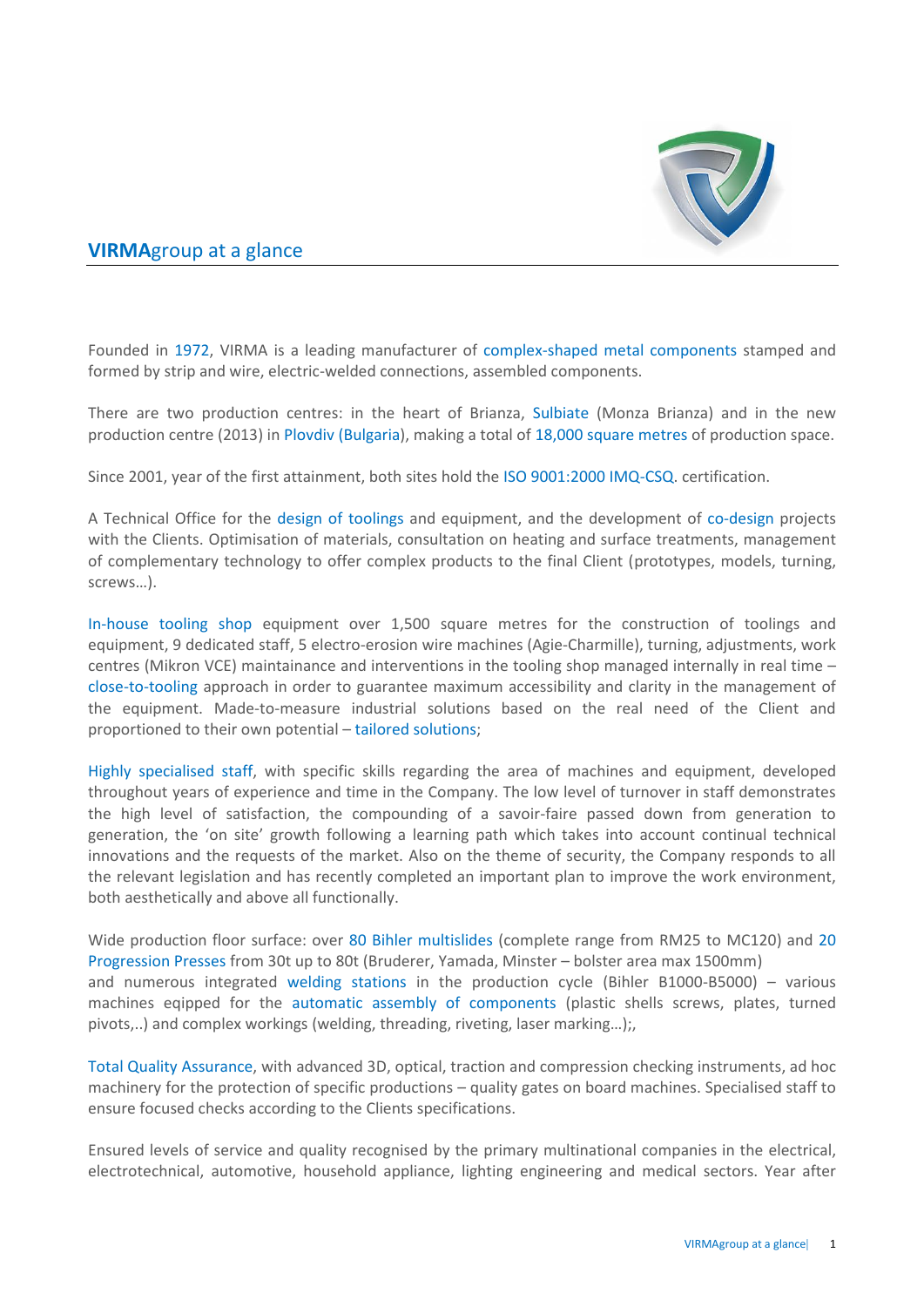year the Company has been accredited and certified as a Strategic Supplier (for quality, service, geographical positioning) to the main international brands in the relevant sectors.

At the same time its slimline and dynamic structure, orientated towards innovation and maximum attention to the Client's demands, also financial, allows the optimisation of the rapport with medium to small sized Clients. Through the formula of combining equipment, made to measure solutions which take into consideration the dimension and the expectations of the Clients.

VIRMAgroup, *our knowledge into your pieces*.

### VIRMA SPA

Registered Office and Factory Via delle Arti e Mestieri n. 14 20884 SULBIATE (MB) | ITALY

Warehouse (8h00-16h30) Via del Lavoro n. 9 20884 SULBIATE (MB) | ITALY

VAT ID # IT05870580965 VAT ID # BG202029629

T +39 039 607 90 33 | F +39 039 607 91 56 info@virmagroup.com

#### VIRMA BULGARIA EOOD

Registered Office Kniaz Aleksandar Str., 42 4000 PLOVDIV | BULGARIA

Factory and Warehouse (8h00-16h30) Radinovo Industrial Estate 4202 RADINOVO | Plovdiv District | BULGARIA

T +359 893 668 115 [bulgaria@virmagroup.com](mailto:bulgaria@virmagroup.com)

VIRMAbulgaria *is a Company subject to VIRMA spa's management and coordination activity*